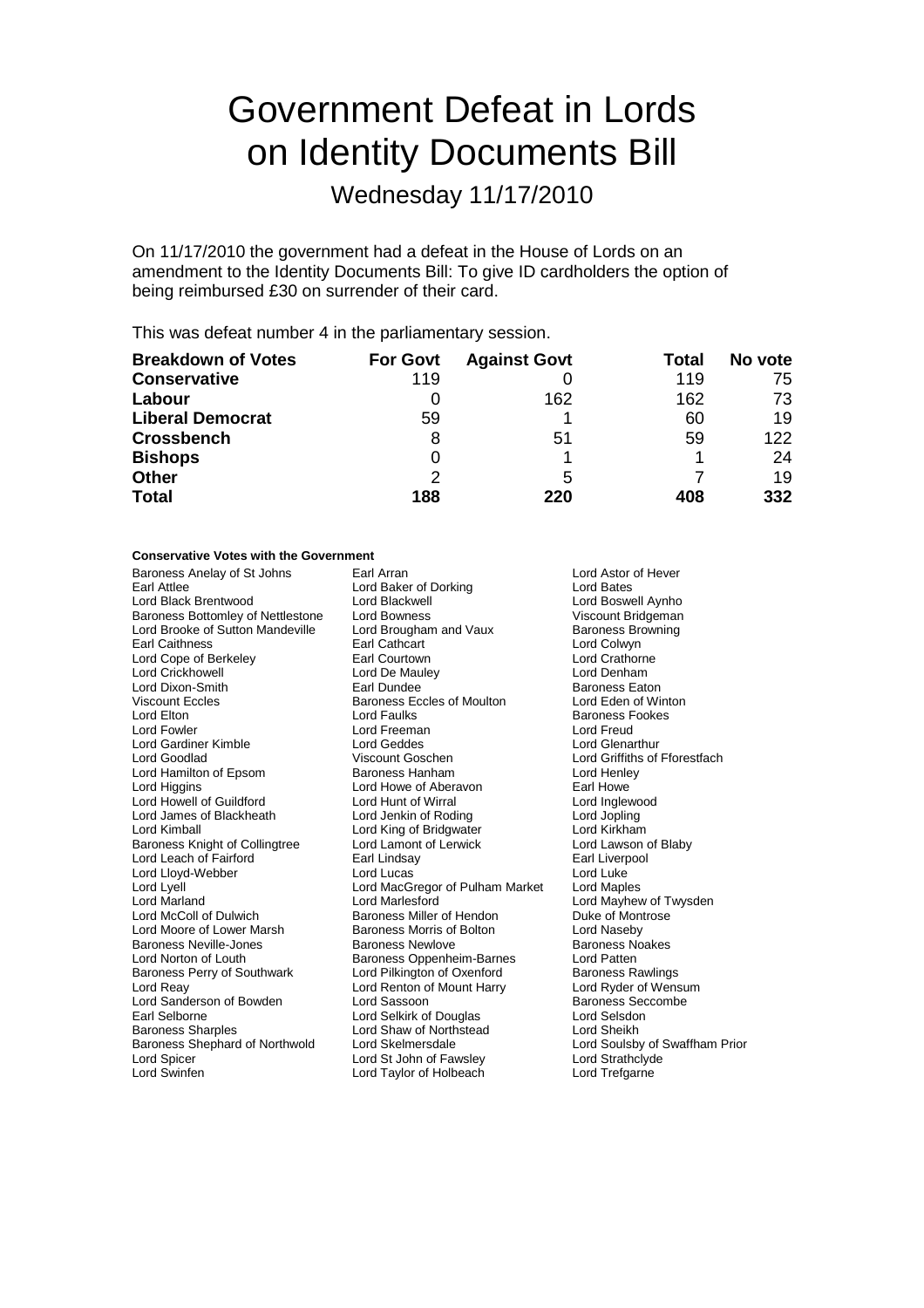Lord Wade of Chorlton<br>Baroness Wilcox

Lord Trimble **Communist Communist Communist Communist Communist Communist Communist Communist Communist Communist Communist Communist Communist Communist Communist Communist Communist Communist Communist Communist Communis** Viscount Ullswater Baroness Verma Lord Waddington Viscount Younger Leckie

#### **Conservative Votes against the Government**

### **Labour Votes with the Government**

#### **Labour Votes against the Government**

Lord Brooks of Tremorfa Lord Browne Lad<br>
Lord Carter of Coles<br>
Lord Christopher Baroness Drake Lord Dubs<br>
Lord Elder Lord Evans of Watford Baroness Hilton of Eggardon Baroness Hollis Cord Howarth Lord Hovle Baroness Hughes Stretford Lord Plant of Highfield Lord Ponsonby of Shulbrede Baroness Ramsay of Cartvale Lord Rea<br>Lord Richard **Baroness Rendell Cord Rosser** Baroness Taylor of Bolton Lord Touhig<br>
Lord Tunnicliffe bord Turnberg **Baroness Whitaker Lord Whitter Lord White Baroness Whitaker Lord Wills**<br>**Lord Williams of Flyel** 

Lord Ahmed<br>
Lord Archer of Sandwell **Lord Anderson of Swansea** Baroness Andrews<br>
Baroness Armstrong Hill Top Lord Bach Lord Archer of Sandwell **Baroness Armstrong Hill Top** Lord Bach<br>
Lord Barnett Lord Bach Lord Bassam of Brighton Lord Berkelev Lord Bassam of Brighton Lord Berkele<br>Baroness Billingham Lord Bilston Lord Bhattacharyya **Baroness Billingham** Lord Bilston<br>Lord Borrie **Lord Billingham** Lord Boyd of Duncansby Lord Bragg Lord Boyd of Duncansby Lord Bragg<br>
Lord Brett Lord Brooke of Alverthorpe Lord Brookman<br>
Lord Brookman Lord Brooke of Alverthorpe Lord Brookman<br>
Lord Browne Ladyton Lord Campbell-Savours Lord Carter of Coles **Lord Christopher**<br>
Lord Clark of Hampstead Lord Clinton-Davis **Lord Corpused Lord Corpused Clark** Lord Corpused Lord Corpused Lord Clark of Castle Vale Lord Clarke of Hampstead Lord Clinton-Davis Lord Corbett of Castle Vale<br>
Lord Corbett of Corston Lord Cunningham of Felling Lord Davies of Coitv Baroness Corston **Lord Cunningham of Felling** Lord Davies<br>
Lord Davies of Coldham Lord Davies Stamford Lord Desai Lord Davies of Oldham Lord Davies Stamford<br>
Lord Dixon Lord Davies Donaghy Lord Donoughue<br>
Baroness Donaghy Lord Donoughue Baroness Donaghy **Lord Donoughuess Donaghy** Lord Donoughues<br>
Lord Dubs Lord Elder Lord Evans of Watford Lord Evans Communication Lord Falconer of Thoroton<br>
Baroness Falkender Baroness Farrington of Ribbleton Lord Faulkner of Worcester Baroness Farrington of Ribbleton Lord Filkin Lord Foster of Bishop Auckland Baroness Gale Lord Giddens **Baroness Golding Community** Lord Gordon of Strathblane<br>Baroness Goudie **Baroness Gould of Potternewton** Lord Graham of Edmonton Baroness Gould of Potternewton Lord Grantchester **Lord Grentell** Lord Grenfell Lord Grentel Lord Griffiths of Burry Port<br>
Lord Grocott **Lord Harris of Haringev** Lord Harrison Lord Harris of Haringey **Lord Harrison**<br>
Lord Haskel Cord Harrison Lord Hart of Chilton **Lord Haskel** Lord Haskel Lord Haworth Lord Haworth Lord Haworth Lord Haworth Lord Haworth Baroness Henig Baroness Hayter Kentish Town Baroness Healy Primrose Hill Baroness Henig<br>Baroness Hilton of Eggardon Baroness Hollis of Heigham Lord Howarth of Newport Lord Hoyle <sup>o</sup> Lord Hughes of Woodside<br>
Lord Hunt of Chesterton<br>
Lord Hunt of Kings Heath Lord Hutton Furness Lord Irvine of Lairg Lord Janner of Braunstone Baroness Jay of Paddington Lord Jordan Lord The Lord Judd<br>
Lord Kennedy Southwark Lord King of West Bromwich Baroness Kinnock Holyhead Lord King of West Bromwich Lord Kinnock Lord Kirkhill Lord Knight Weymouth Lord Lea of Crondall **Baroness Liddell Coatdyke** Lord Liddle<br>
Lord Lipsey Lord Lord Lord Lord Lord Lord Lympne Lord Lipsey<br>
Lord Macdonald of Tradeston Lord Mackenzie of Framwellgate Lord MacKenzie of Culkein Lord Macdonald of Tradeston Lord Mackenzie of Framwellgate<br>Lord Malloch-Brown Lord Mandelson Lord Maxton Lord McAvoy Lord McAvoy Lord McConnell Glenscorrodale<br>
Baroness McDonagh Caroness McIntosh of Hudnall Lord McKenzie of Luton Baroness McDonagh Baroness McIntosh of Hudnall Lord McKenzie of Luton<br>
Lord Mitchell Cord Morris of Manchester<br>
Lord Morris of Manchester Lord Mitchell **Baroness Morgan of Drefelin** Lord Morris of Manchester<br>
Lord Morris of Aberavon **Baroness Morris of Yardley** Lord Morris of Handsworth Lord Morris of Aberavon **Baroness Morris of Yardley** Lord Morris of Yardley Lord Morris of Yardley Corress Morris of Yardley Corress Morris of Yardley Corress Morris of Yardley Baroness Nye Baroness Nye **Communist Clackmannan Communist Clackmannan** Lord Parekh<br>
Lord Patel of Bradford **Communist Lord Patel of Blackburn** Lord Pendry Lord Patel of Blackburn Lord Pendry<br>
Lord Ponsonby of Shulbrede Lord Prescott Baroness Prosser Baroness Quin Lord Radice Lord Richard Corresponding Lord Rosser Corresponding Lord Rowlands<br>
Express Royall of Blaisdon Corresponding Lord Sawyer Corresponding Baroness Scotla Lord Sawyer **Baroness Scotland of Asthal** Lord Sewel **Communist Communist Communist Communist Communist Communist Communist Communist Communist Communist Communist Communist Communist Communist Communist Communist Communist Communist Communist Communist Communist** Baroness Smith of Gilmorehill Baroness Smith Basildon blood Snape<br>Lord Solev Lord Stevenson Balmacara Lord Strabolgi Lord Stevenson Balmacara **Lord Strabolgi**<br>Baroness Symons of Vernham Dean Lord Taylor of Blackburn Lord Sugar **Baroness Symons of Vernham Dean** Lord Taylor of I<br>Baroness Taylor of Bolton **Lord Touhig** Lord Touhig Lord Tunnicliffe Lord Turnberg Communicative Camden<br>
Baroness Wall of New Barnet Lord Warner Communicative Communicative Survey Communicative of Underc Lord Warner Theory Caroliness Warwick of Undercliffe<br>
Lord West of Spithead<br>
Baroness Wheeler Lord Wedderburn of Charlton and Lord West of Spithead and Baroness Wheeler<br>Baroness Whitaker and Lord Whitty Cord Whitty Baroness Wilkins

Baroness Massey of Darwen Lord Young of Norwood Green

# **Liberal Democrat Votes with the Government**

Lord Ashdown of Norton-sub-Hamdon Lord Avebury **Baroness Barker** 

Lord Allan Hallam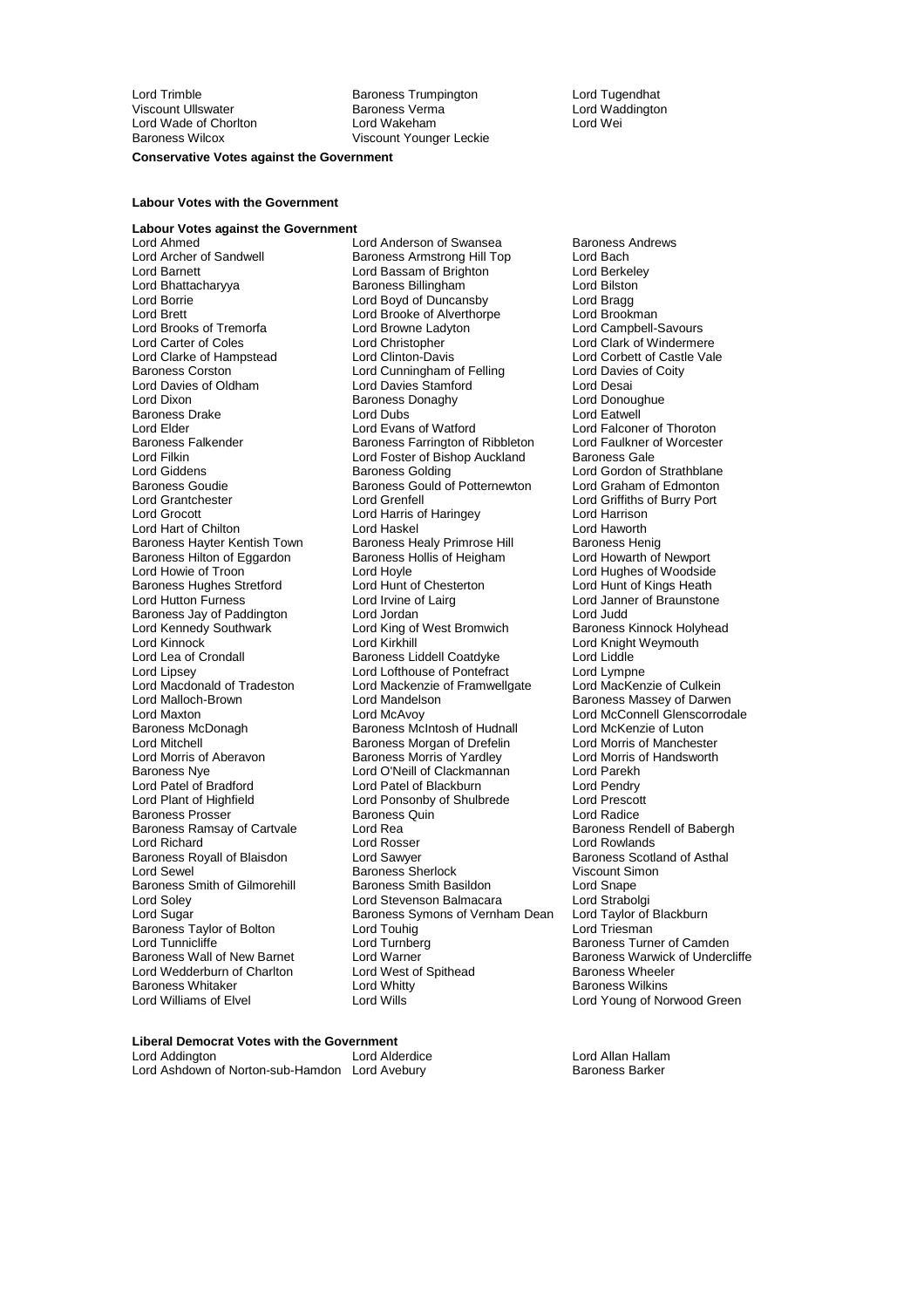Lord German<br>Baroness Hamwee Cornel Baroness Hussein-Ece Lord Newby<br>Baroness Parminter Baroness Nicholson of Wini<br>Lord Reazall<br>Lord Rennard Lord Roberts of Llandudno Lord Shutt of Greetland Lord Smith of Clifton Lord Taverne<br>
Lord Taverne Lord Teverson Baroness Thomas of Winchester Baroness Thomas of Walliswood<br>
Lord Tordoff Cord Tyler Lord Wallace of Tankerness

Baroness Benjamin Baroness Bonham-Carter of Yarnbury Lord Bradshaw<br>Lord Burnett Lord Chidgey Lord Clement-J Lord Burnett in the Lord Chidgey Cord Clement-Jones<br>
Lord Cotter Cord Cord Cholakia Lord Dholakia Lord Dykes Lord Cotter **Lord Dividity Collection**<br>
Lord Dykes Lord Dykes<br>
Viscount Falkland **Collection Control Baroness Carden Collection**<br>
Baroness Carden of Frognal Viscount Falkland **Baroness Falkner of Margravine** Baroness Garden Baroness Garden of Margravine Baroness Garden<br>Lord Greaves **Earl Glasgow** Baroness Card Baroness Hussein-Ece Lord Jones of Cheltenham<br>
Lord Lee of Trafford
Lord Lester of Herne Hill Lord Kirkwood of Kirkhope Lord Lee of Trafford Lord Lester of Hern<br>
Lord Maclennan of Rogart Baroness Maddock Earl Mar and Kellie Lord Maclennan of Rogart **Baroness Maddock** Earl Mar and Kellie<br>Lord McNally Baroness Miller of Chilthorne Domer Baroness Neuberger Baroness Miller of Chilthorne Domer Baroness Neuberger<br>Baroness Nicholson of Winterbourne Baroness Northover Baroness Nicholson of Winterbourne Baroness Northover<br>Lord Razzall **Baroness** Lord Redesdale Lord Roberts of Llandudno<br>
Lord Rodgers of Quarry Bank<br>
Baroness Sharp of Guildford Lord Shipley Baroness Scott of Needham Market Baroness Sharp of Guildford Lord Shipley<br>
Lord Shutt of Greetland Lord Smith of Clifton Lord Steel of Aikwood Lord Taverne **Lord Teverson**<br>
Baroness Thomas of Winchester Baroness Thomas of Walliswood Lord Tope<br>
Lord Tope Lord Tyler<br>Baroness Walmsley Lord Wallace of Saltaire

# **Liberal Democrat Votes against the Government** Lord Phillips of Sudbury

# **Crossbench Votes with the Government<br>Viscount Brookeborough Viscount Craigavon**

Lord Thomas of Swynnerton **Crossbench Votes against the Government** Viscount Allenby of Megiddo<br>
Lord Bew Baroness Boothroyd Lord Broers<br>
Lord Broers Baroness Butler-Sloss Lord Cobbold **Lord Condon**<br>
Lord Craig of Radley **Lord Dear**<br>
Lord Dear **Baroness D'Souza** Lord Craig of Radley **Lord Dear State Corporation**<br>
Lord Elystan-Morgan **Carl Exil Exil Erroll** Carl Erroll **Baroness Greengross** Lord Elystan-Morgan<br>Baroness Grey-Thompson Baroness Howarth of Breckland Baroness Howe of Idlicote Cord Hylton<br>Lord Kakkar Cord Kilclooney Lord Kilcloonev Lord Low of Dalston Lord Luce Counter Counter Counter Counter Counter Counter Counter Counter Counter Counter<br>Counter Counter Counter Counter Counter Counter Counter Counter Counter Counter Counter Counter Counter Counter

Baroness O'Neill of Bengarve

Lord Elis-Thomas Lord St John of Bletso<br>Viscount Waverley **Baroness Boothroyd Lord Broers**<br>
Lord Carswell **Lord Carswell Example 1** Lord Harries of Pentregarth Baroness Hollins<br>Baroness Howe of Idlicote **Baroness Lord Hylton** Lord Kilclooney **Earl Listowel**<br>
Lord Luce **Countess of Mar** Lord Martin Springburn **Baroness Masham of Ilton** Lord Monson<br>Baroness O'Neill of Bengarve **Lord Palmer** Lord Pannick

Viscount Brookeborough Viscount Craigavon<br>
Lord Currie of Marylebone<br>
Lord Cames
Lord Currie of Bletso